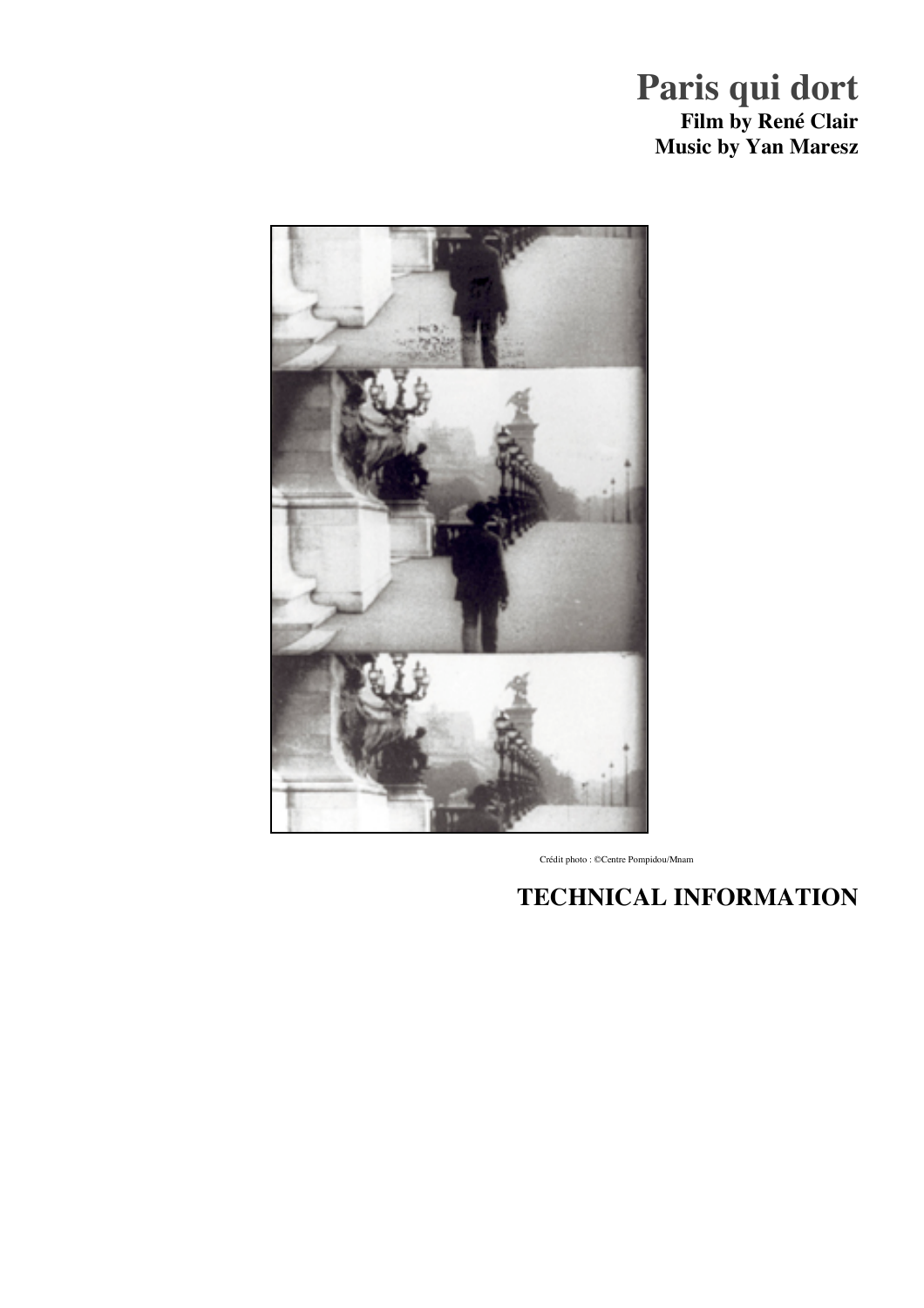### *INSTRUMENTATION*

Nomenclature :

**Flute** (also piccolo and G flute)

**Clarinet B flat** (also B flat double bass clarinet)

**Accordion**

**Bass trombone**

**Cello**

**Master midi keyboard 88 keys** (to be provided by the organiser)

**Percussions** (to be provided by the organiser) **:**



1 small thunder 4 trap tables